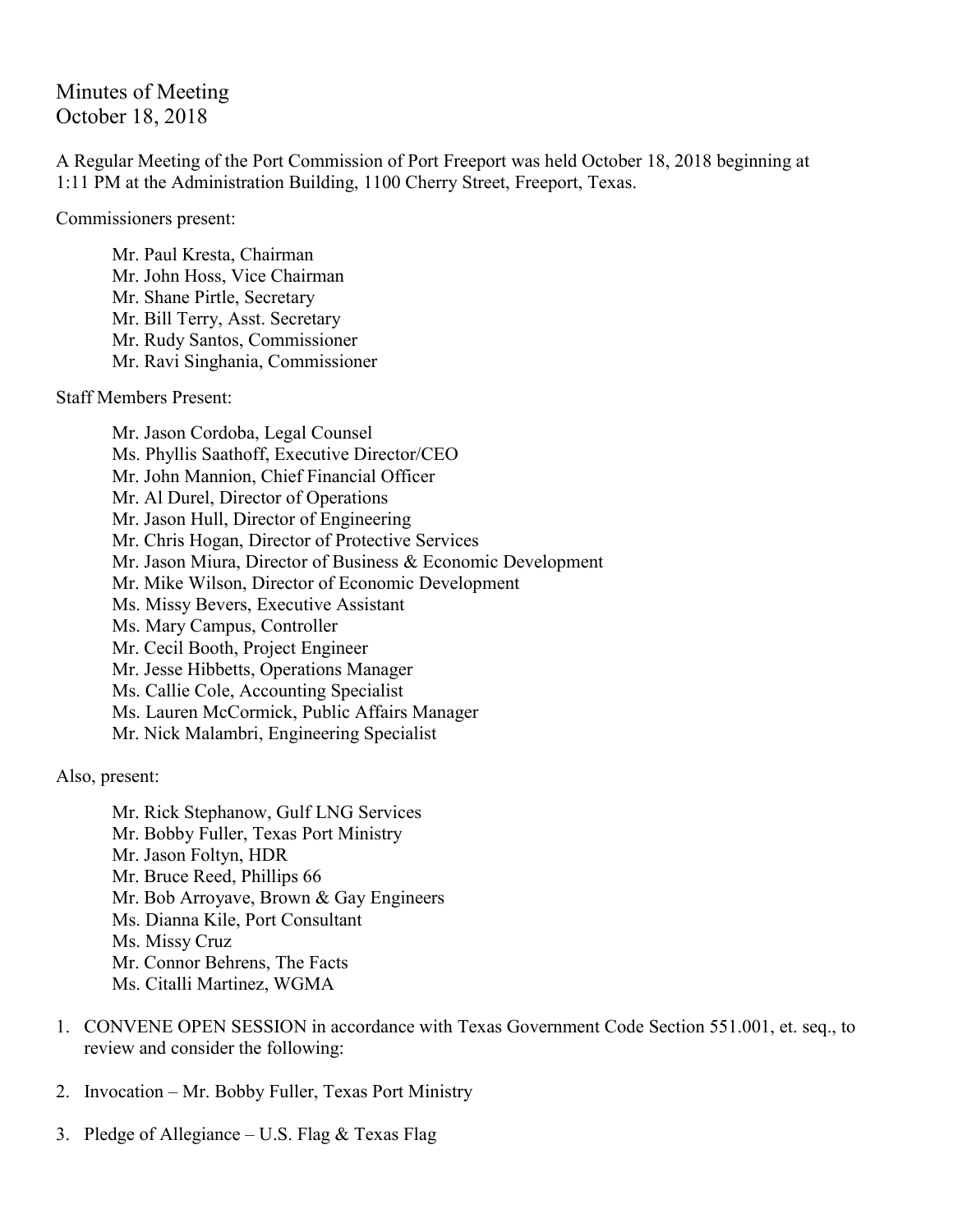- 4. Roll Call Commissioner Kresta noted that all Commissioners were present.
- 5. Safety Briefing Mr. Chris Hogan, Director of Protective Services
- 6. Approval of minutes from the Regular and Special Meetings held September 27, 2018.

A motion was made by Commissioner Pirtle to approve the minutes as presented. The motion was seconded by Commissioner Santos with all Commissioners present voting in favor of the motion.

- 7. Reports from Executive Staff:
	- A. Receive report from Executive Director/CEO on activities and matters related to administrative affairs. Port tenant updates, USCOE, rail issues, AAPA Committees, leases, contracts, upcoming Port and civic events and other related administrative affairs.

Ms. Saathoff reported on the Inauguration Ceremony held October 16 to welcome a new global service calling Port Freeport, CMA-CGM, one of the leading container carriers in the world. The Port is being added to their weekly Brazex service. Union Pacific Railroad announced their 2020 Unified Plan which focuses on a service designed to operate like a passenger train with scheduled departure times, days and destinations. The focus will shift from train to carload, yielding better use of resources, reduced dwell times and improved cycle times. David Black, the Port's Director for UPRR, will give an update on the plan implementation after the first of the year. Ms. Saathoff reported that Ann Marie Poninski will no longer be the Port's representative in Freeport. She has accepted another position within Phillips 66 to work with the coordination of offshore barges. Ms. Saathoff also reported attending the TPA Meeting held in September. The primary focus of the meeting was to develop the legislative priorities for all Texas Ports for the upcoming legislative session. TxDOT is hosting a series of meetings throughout the state to discuss the Texas Freight Mobility Implementation Plan. The scheduled meetings for Houston and Galveston will be held the morning and afternoon of December 6. The Memorandum of Understanding for work associated with Reach 2 and 3 is under review at Division. The America's Water Infrastructure Act was passed by the Senate. The provision extends the amount of time to initiate actual construction of the Port's federal project (and others) that was authorized in the WRRDA 2014. This does include the Water Resources Development Act of 2018. Ms. McCormick reported that Port Freeport participated at the Texas A&M Galveston Career Fair held October 10 as well as Freeport's National Night Out held October 2. The Port's annual golf tournament will be held October 22. All teams have been filled and the goal has been exceeded with over 80 sponsors. The United Way Campaign Kick-Off Luncheon will be held October 24 and the next CAP Meeting is scheduled for November 13 at the Clute Event Center.

B. Receive report from Chief Financial Officer on monthly activity and matters related to financial results, investments, insurance, leases, real property matters and other related administrative affairs.

Mr. Mannion updated the Board with a brief presentation on preliminary operating revenues for September.

C. Receive report from Director of Engineering on activities and matters related to Freeport Harbor Federal Channel, capital projects, Hydrographic Report and other related facility engineering matters.

In Mr. Hull's absence, Mr. Cecil Booth reported the Parcel 14 rail project is moving forward with limestone going down under the rails for tracks B, C, and D. He added great progress has been made on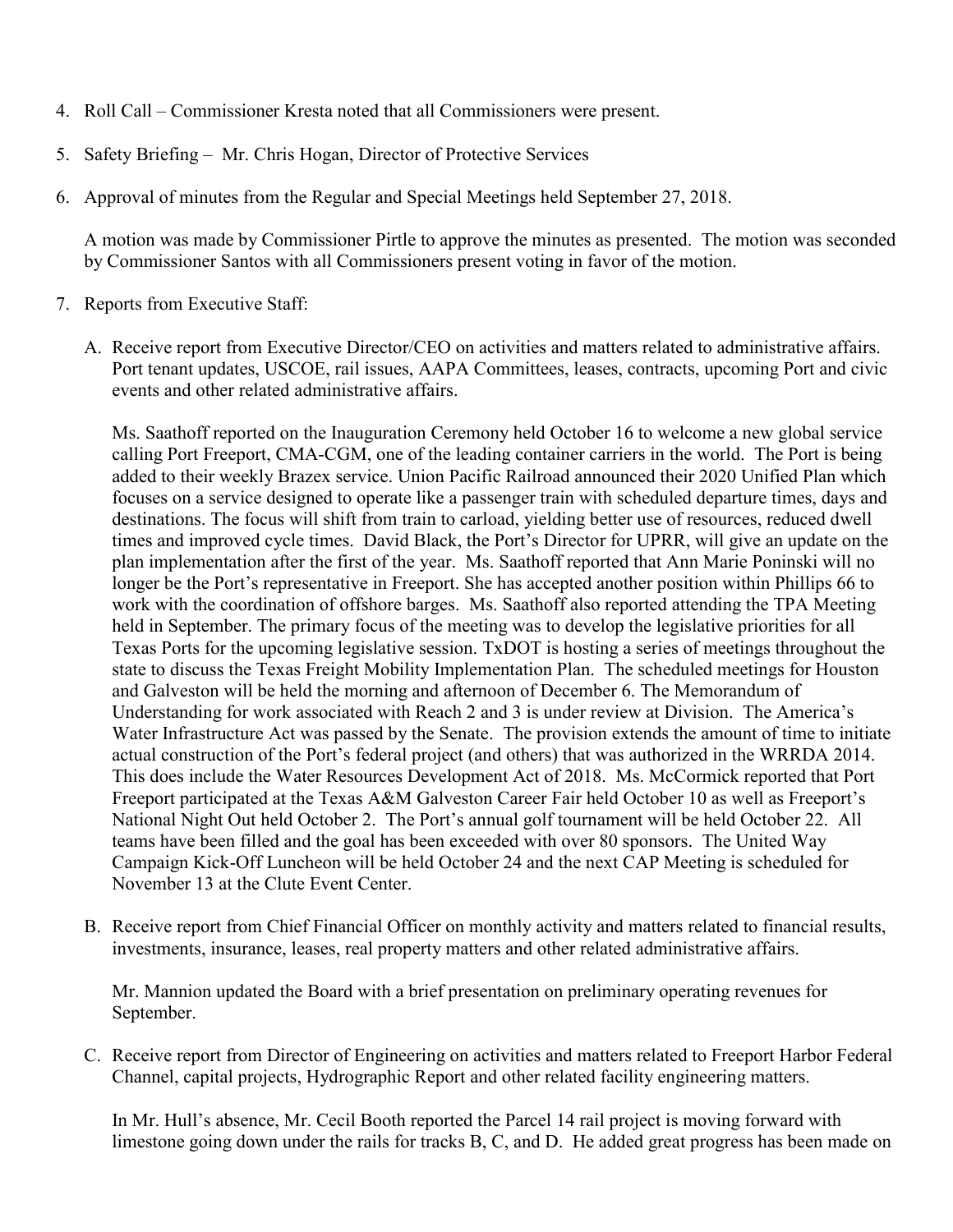the Parcel 14 water main project. He also reported that with the issuance of the 408 Permit, staff is identifying possible projects and the order in which to proceed.

D. Receive report from Director of Operations on activities and matters related to operations, vessel activity, tonnage and other related port operation matters.

Mr. Durel shared pictures of the Hoegh Jacksonville that brought the first inbound Ford vehicles from India, which will be a monthly service. He stated the CMA tonnage and container numbers are not on this month's report but will be included in the next report. He reported that Dole calls the Port on Mondays (Dock 7), CMA on Tuesdays and Chiquita on Thursdays. Nick Malambri and Austin Seth will be attending a Clean Cities Conference in Houston October 23. Mr. Durel also reported the second phase of the High Mast LED light replacement project is underway.

E. Receive report from Director of Protective Services on matters related to safety meetings/injury report, security meetings, EMS update and other related safety, security and environmental matters.

Mr. Hogan announced that Port Freeport is now an official partner of the DHS program called "See Something, Say Something" (SeeSay). The Port will help with campaigning, putting up posters and sharing information at BMAT meeting, etc. Mr. Hogan shared a picture of the graphics for the new security boat stating there will be a test run Friday morning. Mr. Hogan also reported on safety incidents for the month of September. Additionally, Mr. Hogan reported on the Brazos River stating water has been released to the north where rain totals for the last 5-7 days have been between 5-8 inches. The National Weather Service is looking at action stage, which means they are preparing for flooding. At this time, they are not predicting a flood stage and will stay at action stage.

F. Receive report from Director of Business & Economic Development on activities and matters related to industry meetings, sales reports, advertising, web activity, Foreign-Trade Zone and other ocean transportation related matters.

Mr. Miura stated the Breakbulk Conference was a successful event with over 3,000 people attending. Mr. Miura also reported attending the Leadership Summit held during the conference. Staff will be traveling to Simonton to meet with Twinwood Development, KDW and MAN to tour warehouse development facilities. Ms. Saathoff noted that in the recent publication of Giants Magazine, there is an article highlighting the Port's Foreign-Trade Zone program.

- 8. Receive report from Commissioners on matters related to:
	- A. October 18 Finance Advisory Committee Commissioner Singhania reported the committee discussed the A&R Logistics Amendment which is on the agenda for approval.
	- B. October 18 Personnel Advisory Committee Commissioner Hoss reported the committee discussed personnel matters in executive session and due to time, recessed and will reconvene later.
	- C. Meetings and conferences attended, Port presentations and other related Port Commission matters.

Commissioner Santos reported attending the Breakbulk Conference.

Commissioner Pirtle reported attending several conferences and meetings including Transportation & Infrastructure Summit, HTX Conference, Highway 36A Board Meeting and Friends of the River Community Fundraiser.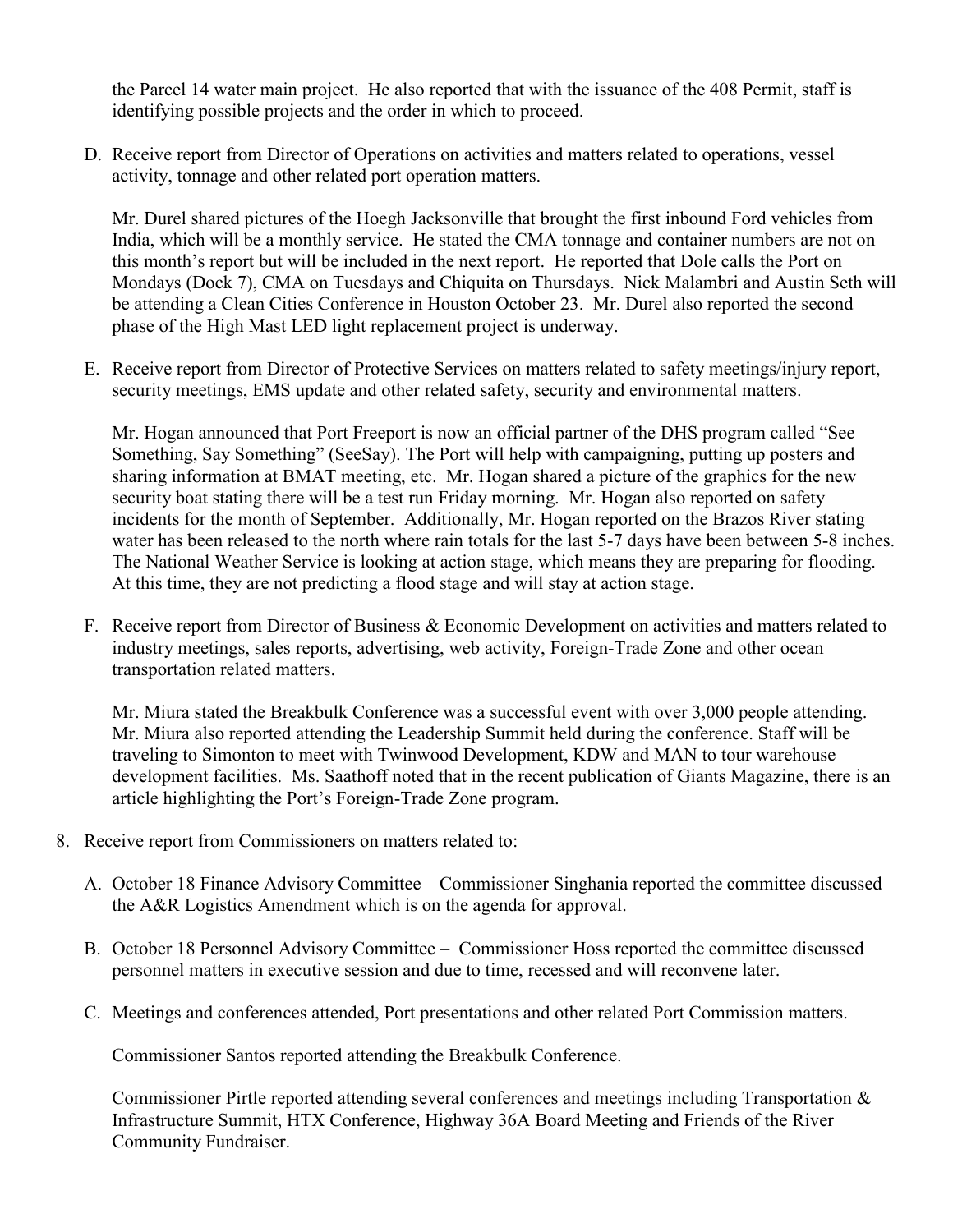Commissioner Hoss reported attending the Angleton Chamber State of the Community Luncheon, Transportation & Infrastructure Summit as well as a Meet & Greet event hosted by Pearland Chamber for elected officials within the County.

Commissioner Singhania reported also attending the Angleton Chamber State of the Community Luncheon and Pearland Meet & Greet. Additionally, he had the opportunity to meet the U.S. Ambassador to India, Kenneth Juster. Commissioner also attended the CMA Inauguration Ceremony held October 16.

Commissioner Kresta reported attending the AAPA Annual Convention held in Chile as well as the CMA Inauguration Ceremony.

9. Receive update from staff regarding Brazoria-Fort Bend Rail District meeting and the Brazoria-Fort Bend Nexus Project Group.

Mr. Miura stated the next Brazoria-Fort Bend Rail District meeting will be held October 19 in Richmond. Brian Devine will be sworn in as the Port's new representative and a proposal will be presented to the Board for bookkeeping services. Mr. Miura and staff members met with HDR Engineering for a data gathering session regarding the feasibility study for the Rail District.

Ms. Saathoff stated the Nexus Group has not met.

- 10. Public Comment Ms. Missy Cruz addressed the Board regarding her house located at 415 E. Broad Street in Freeport.
- 11. Ratification and approval of emergency repair in the amount of \$46,205.25 payable to Choctaw Construction Services.

Mr. Hibbetts stated the invoice before the Board is related to one of two train derailments on the track along Pete Schaff Boulevard. He explained that because there were railcars waiting to make the switch to get out of the Port and Horizon Terminal Services had railcars waiting to come into the Port, emergency repairs were performed. Mr. Hibbetts also explained that while they are operational, additional repairs are needed for the switch point. Because the emergency repairs from Choctaw exceeded \$25,000, staff wanted to bring this to the Board for ratification and approval. Staff is also working on a recap of all the expenses associated with the repairs to the derailments because multiple companies were involved.

A motion was made by Commissioner Hoss to approve the ratification as presented by staff. The motion was seconded by Commissioner Singhania with all Commissioners present voting in favor of the motion.

12. Approval of Construction Contract with Sytek Omni for asbestos abatement and demolition of houses, for an amount not to exceed \$148,380.00.

Mr. Malambri stated the Port opened bids for this project which entails the demolition of 15 houses in the East End, seven of which require asbestos abatement. Five bids were received with the lowest and best proposal submitted by Sytek Omni. Staff recommends approval of the contract to Sytek Omni in the amount of \$148,380.00.

A motion was made by Commissioner Terry to approve the contract. The motion was seconded by Commissioner Santos with all Commissioners present voting in favor of the motion.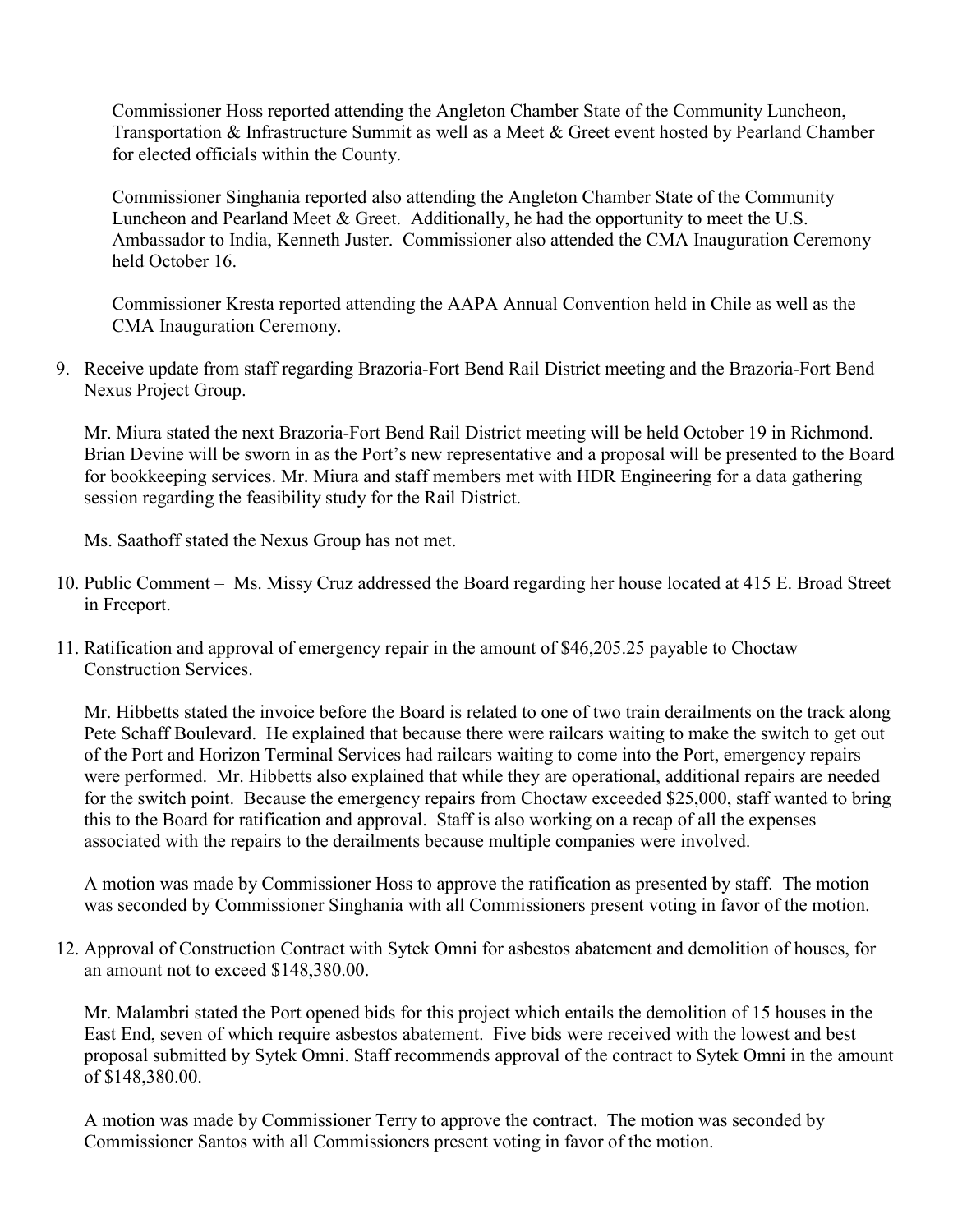13. Adoption of a resolution approving the acceptance of the Port's portion of proceeds received from high bidders on delinquent tax property held in trust by Brazoria County, Texas and authorizing the Chairman to join in conveyance to high bidders.

A motion was made by Commissioner Pirtle to approve the resolution. The motion was seconded by Commissioner Hoss with all Commissioners present voting in favor of the motion.

- 14. EXECUTIVE SESSION in accordance with Subchapter D of the Open Meetings Act, Texas Government Code Section 551.001, et. seq., to review and consider the following:
	- A. Under authority of Section 551.071 (Consultation with Attorney) for discussion regarding:
		- 1. Consultation with attorney to discuss potential litigation.
		- 2. Consultation with attorney to discuss potential litigation.
		- 3. Consultation with attorney regarding legal matters related to Agreement with Paul Bridges and Associates, LLC.
		- 4. Consultation with attorney and discussion regarding Special District Local Laws Code Title 5 Transportation, Subtitle A Navigation District Port Authorities, Chapter 5002 Subchapter A.
		- 5. Consultation with attorney regarding legal matters arising out of:
			- a. Texas Water Code, Chapters 60, 62, and 63
			- b. Texas Government Code:
				- Chapter 551, Subchapter D
				- Chapter 552, Subchapter A
				- Title 5, Subtitle A, Chapter 553
				- Title 4, Subtitle B, Chapter 418
			- c. Transportation Code, Section 222.005
			- d. Title 6, Civil Practice and Remedies Code
	- B. Under authority of Section 551.072 (Deliberation of Real Property Matters) for discussion regarding:
		- 1. Discussion regarding the exchange, lease or value of real property located on East Brazos Street.
		- 2. Discussion regarding First Amendment to the Lease Agreement between Port Freeport and A&R Logistics.
		- 3. Discussion regarding the potential exchange, lease or value of real property located in Freeport, Texas, including but not limited to the area known as the East End of Freeport and bordered by the following streets: FM 1495; East 2<sup>nd</sup> Street; Terminal Street and East 8<sup>th</sup> Street in Freeport, Texas.
		- 4. The potential purchase, exchange, lease or value of real property located at Port Freeport, including but not limited to the real property located at and contiguous to Berths 1, 2, 5 and 7.
		- 5. The potential exchange, lease, or value of real property located at Port Freeport, including but not limited to Parcels 7, 8, 10, 26 and 37.
		- 6. The potential exchange, lease, or value of real property located at Port Freeport, including but not limited to Parcels 4, 5, 6, 9, 14, 19, 27, 31, 34, 35 and 38.
	- C. Under authority of Section 551.076 (Deliberation of Security Matters) for discussion regarding: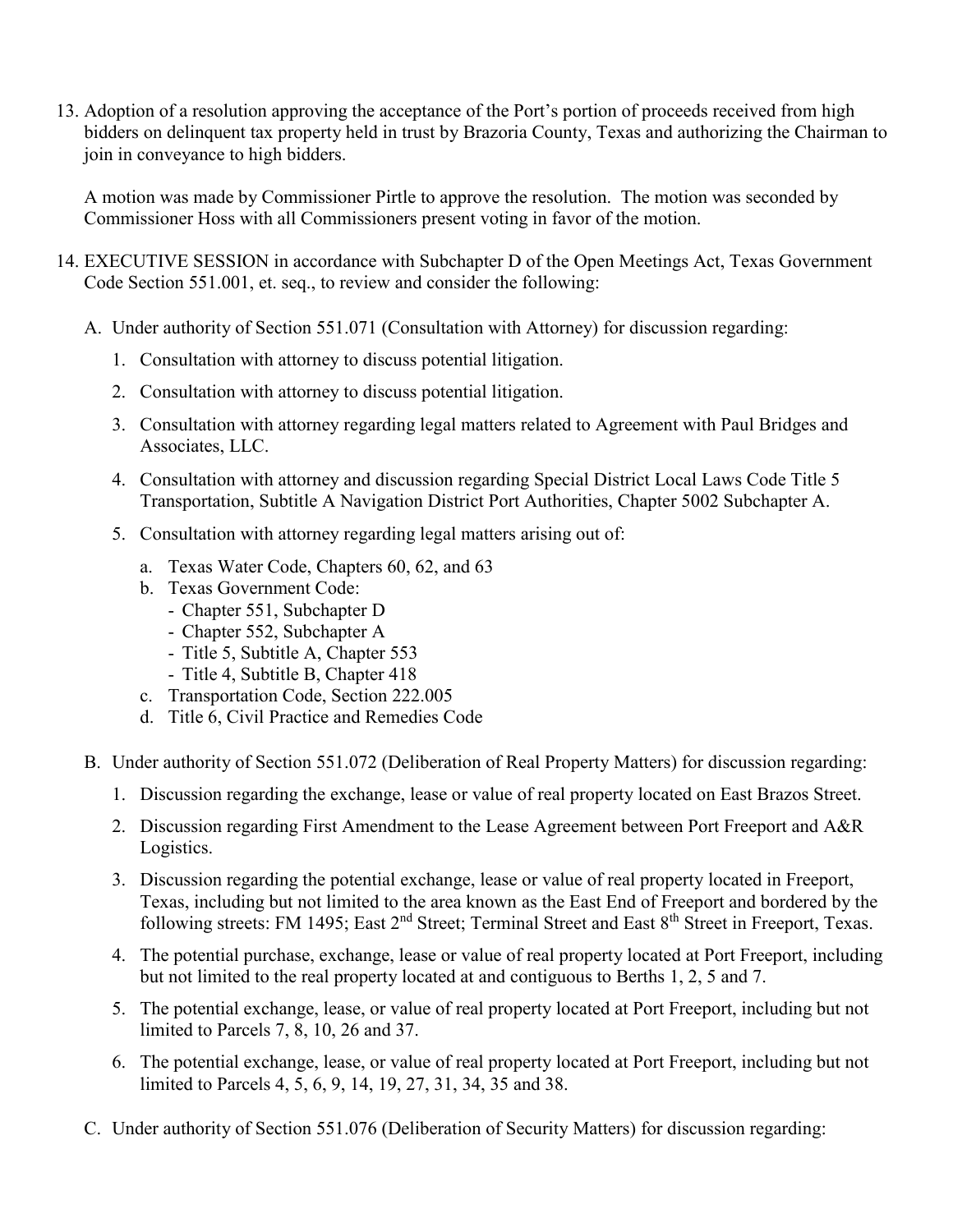- 1. Discussion regarding issues related to the deployment, or specific occasions for implementation of security personnel or devices or security audit and services.
- D. Under authority of Section 551.074 (Deliberation of Personnel Matters) for discussion regarding:
	- 2. Deliberation regarding the appointment, employment, evaluation, reassignment, duties of a public officer or employee, including but not limited to: Executive Port Director/CEO, Chief Financial Officer, Director of Operations, Operations Manager, Director of Engineering, Director of Protective Services, Director of Economic Development and Director of Business & Economic Development.
- 15. RECONVENE OPEN SESSION to review and consider the following:
- 16. Approval of a Professional Services Agreement with Paul Bridges and Associates, LLC for Container Crane Procurement.

This item was tabled.

17. Discuss and consider purchase of Port safety vehicle.

Mr. Hogan stated Protective Services researched to find a vehicle that was environmentally friendly with good gas mileage and believes they have found a good solution. Staff requests approval to purchase a 2018 Nissan Rogue from Gulf Coast Nissan in the amount of \$25,017.30.

A motion was made by Commissioner Pirtle to approve the purchase. The motion was seconded by Commissioner Singhania with all Commissioners present voting in favor of the motion.

18. Approval of a Purchase Contract in the amount of \$120,000.00 for property located on East Brazos Street.

Mr. Mannion stated the property before the Board is six contiguous lots totaling 40,401 square feet on East Brazos Street. This contract is in line with other transactions the Port has approved and has been reviewed by legal counsel. Staff recommends approval in the amount of \$120,000.00.

A motion was made by Commissioner Hoss to approve the purchase contingent that staff obtain a survey of the property. The motion was seconded by Commissioner Terry with all Commissioners present voting in favor of the motion.

19. Discuss and consider granting authority to Executive Director/CEO Phyllis Saathoff to execute any and all documents necessary and required by Stewart Title to close the transactions on the following property:

423 E. 2nd Street, Freeport, TX (East End Property) and 702 N. Avenue G, Freeport, TX (Avenue G Property)

Mr. Mannion stated this swap transaction is for property located on  $2<sup>nd</sup>$  Street and a new Tegrity home located on Avenue G in Freeport. This is a standard swap transaction with the Port to pay closing costs. Staff recommends approval.

A motion was made by Commissioner Hoss to approve the authorization. The motion was seconded by Commissioner Singhania with all Commissioners present voting in favor of the motion.